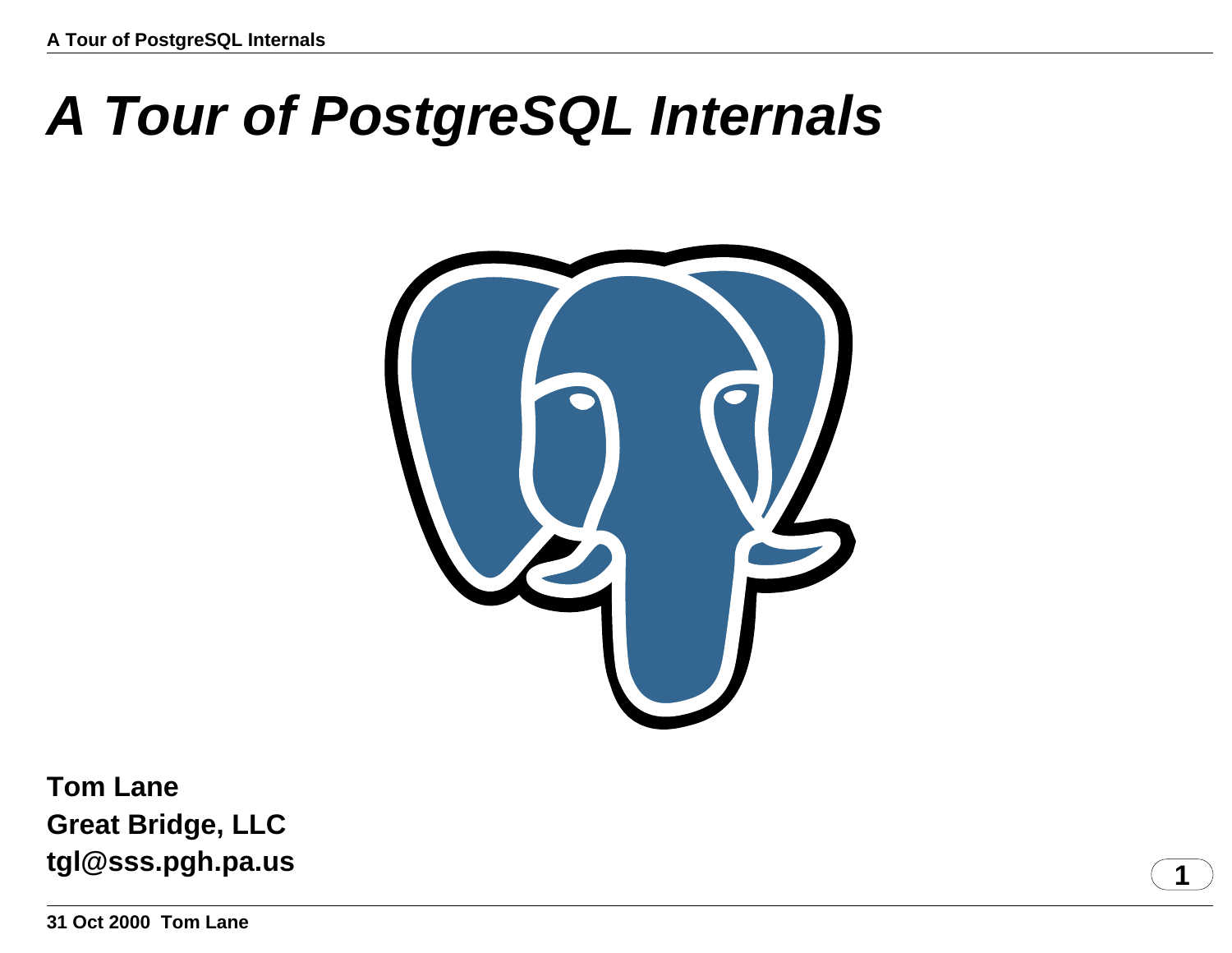# **Outline**

**I'm going to present three separate views of PostgreSQL.**

**Each view is equally valid but will teach you something different about the beast.**

### **• VIEW 1: Processes and interprocess communication structure**

Key ideas: client/server separation, inter-server communication

### **• VIEW 2: System catalogs and data types**

Key ideas: extensibility, compartmentalization

### **• VIEW 3: Steps of query processing**

Key ideas: parse and plan trees, scans and joins, cost estimation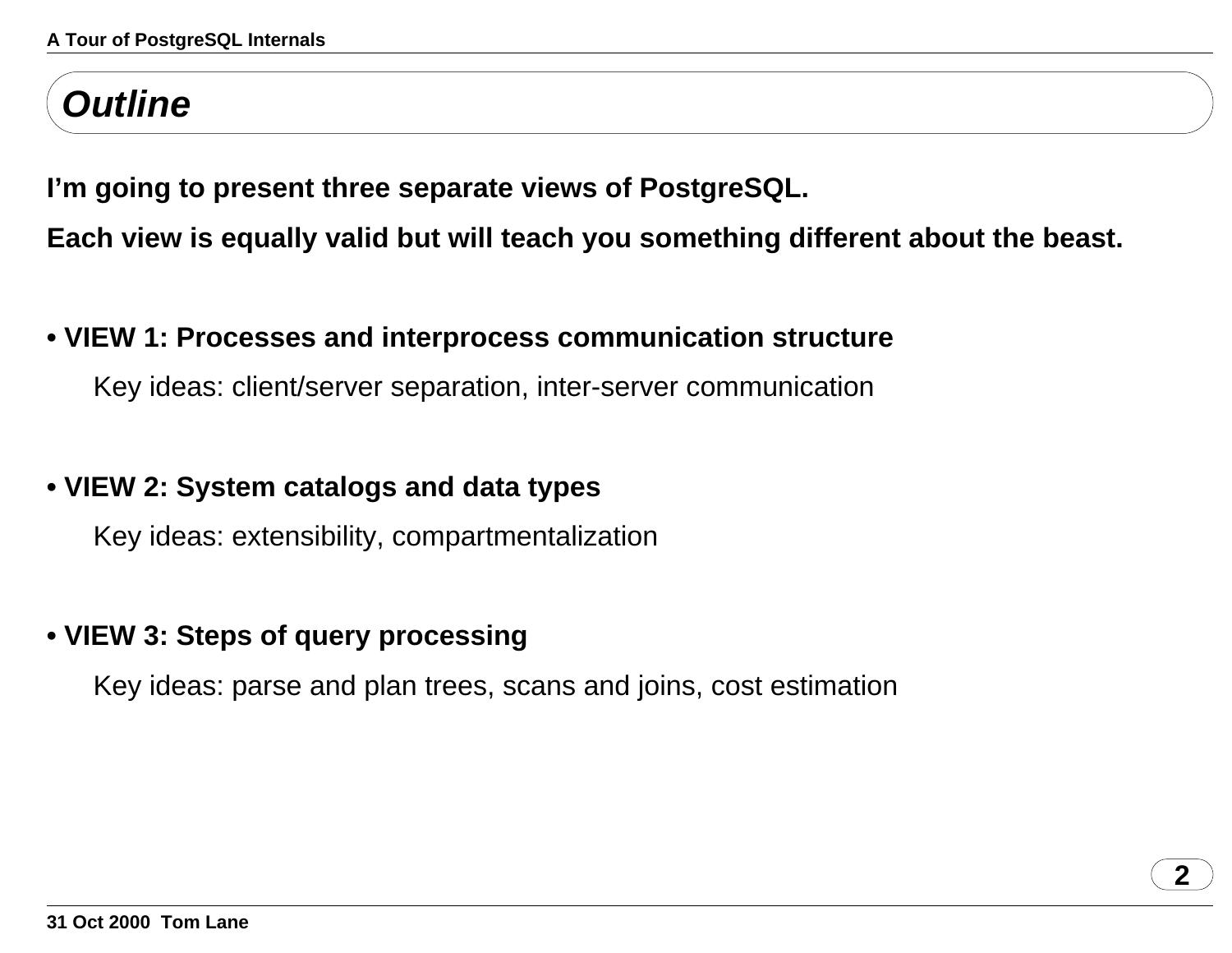### **PostgreSQL processes: client/server communication**



- Multiple client libraries offer different APIs: libpq, ODBC, JDBC, Perl DBD
- Client libraries insulate client applications from changes in on-the-wire protocol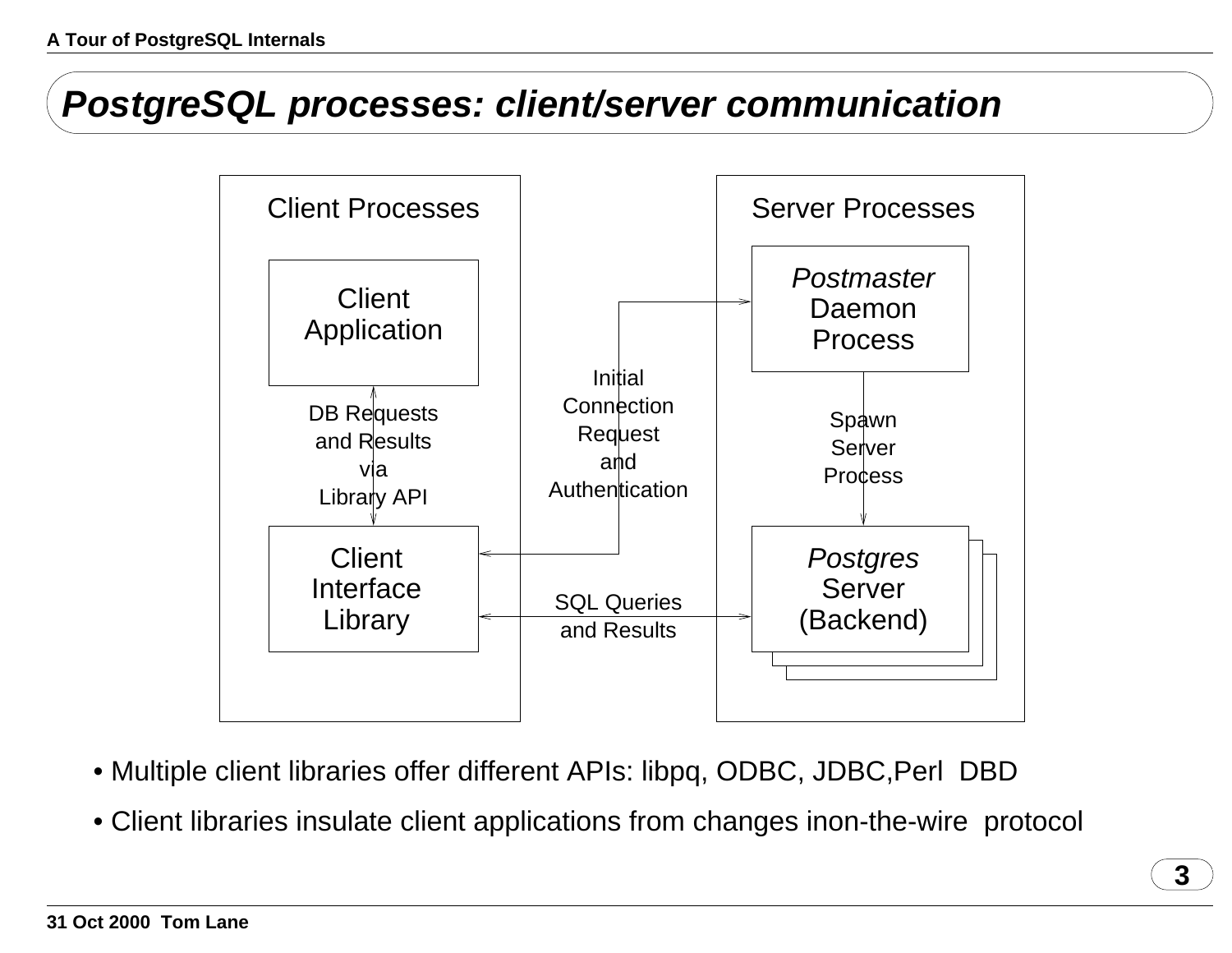**PostgreSQL processes: inter-server communication**

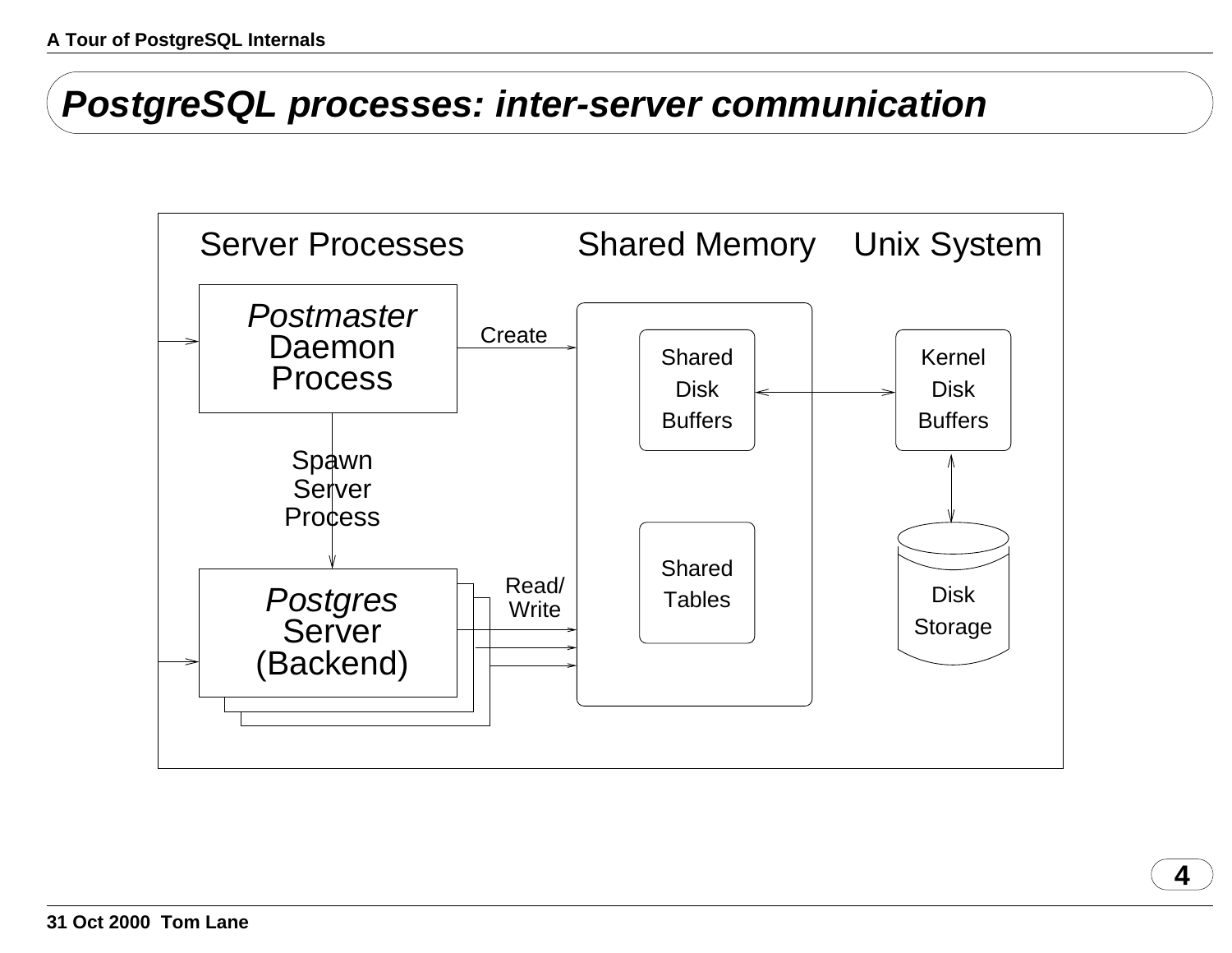### **PostgreSQL processes: summary**

**Pros:**

- **• Hard separation of client and server is good for security/reliability**
- **• Works well in a networked environment**
- **• Portable across most flavors of Unix**

**Cons:**

### **• Dependence on shared memory for inter-server communication limits scalability**

A single server site can't be spread across multiple machines

### **• Connection startup overhead is bad for short-duration client tasks**

Usual workaround: client-side connection pooling, as in AOLServer for example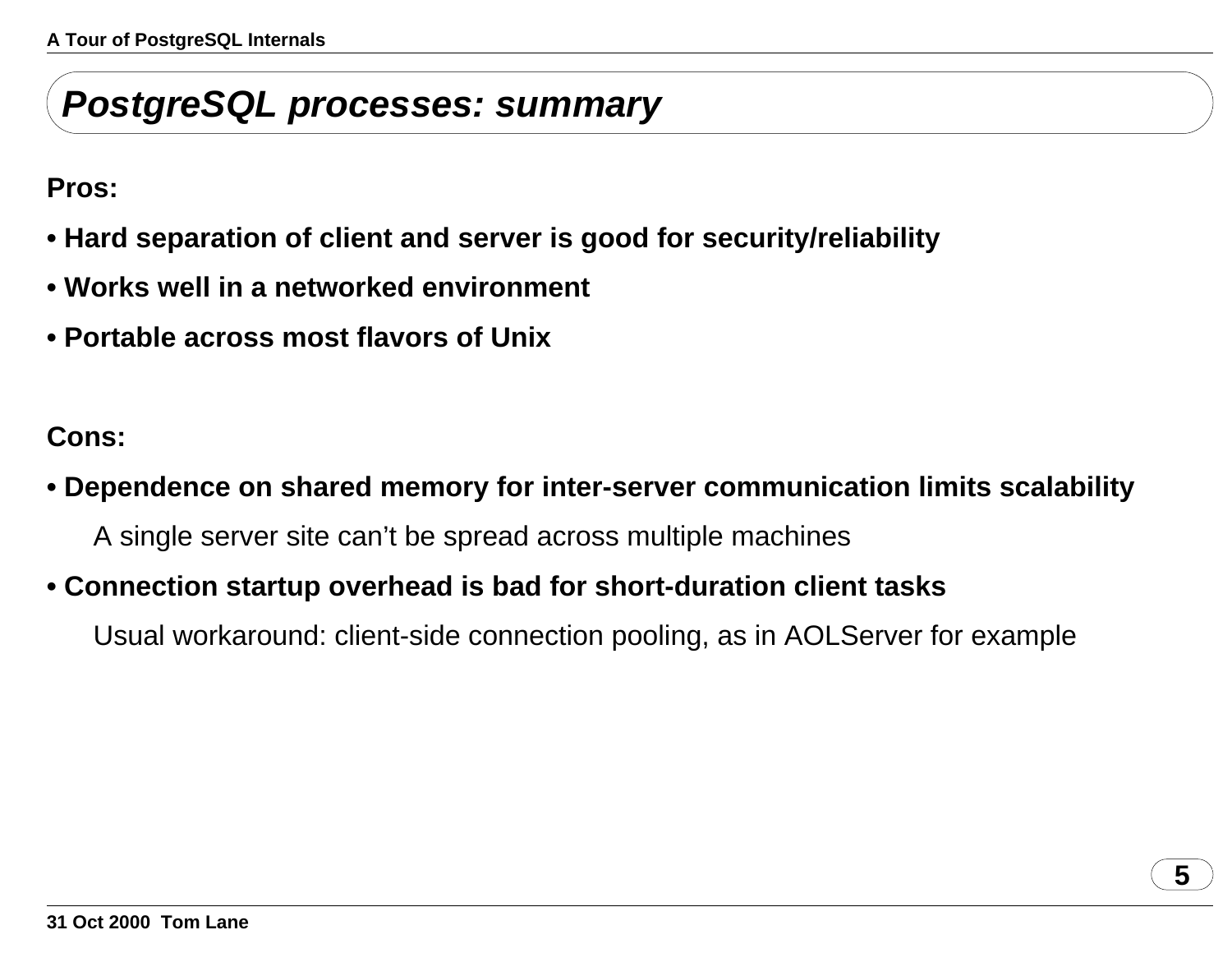## **System catalogs and data types: introduction**

#### **Postgres is catalog-driven to <sup>a</sup> much greater extent than most other DBMSes.**

- We have the usual sort of system catalogs to describe tables, their columns, their indexes, etc.
- But we also use system catalogs to store information about datatypes, functions, operators, index access methods, and so forth.
- The system can be extended by adding new catalog entries (and writing the underlying code, in the case of adding <sup>a</sup> function).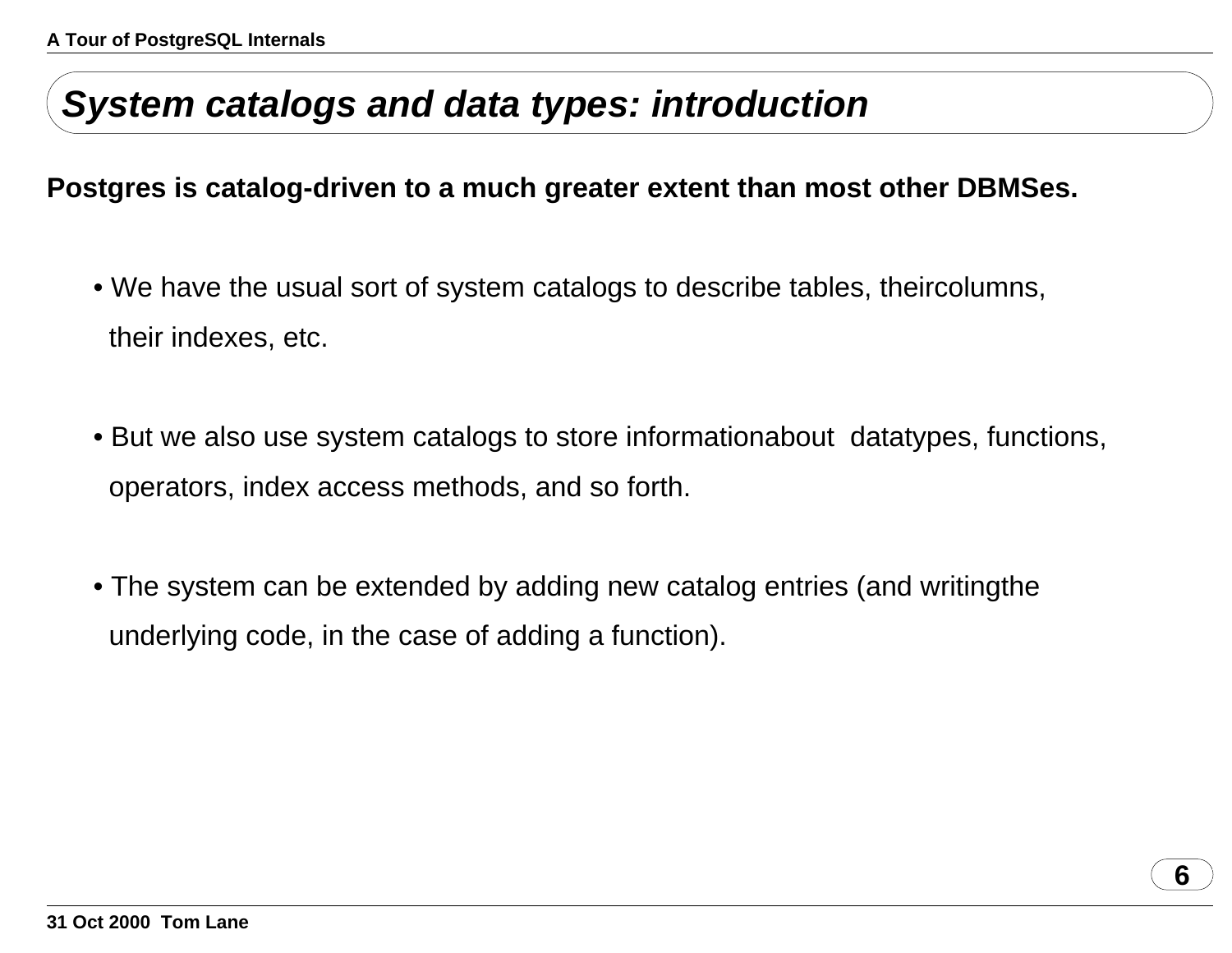## **System catalogs and data types: basic catalogs**

#### **Basic system catalogs that describe <sup>a</sup> table:**

**pg\_class:** one row for each table in the database, containing name, owner, access permissions, number of columns, etc.

**pg\_attribute:** one row for each column of each table, containing name, data type, column number, etc.

**pg\_index:** relates <sup>a</sup> table to its indexes. (Indexes are tables and so have their own entries in **pg\_class** and **pg\_attribute,** too.) One row per index, containing references to **pg\_class** entries of index and underlying table, plus info about which columnsof the table the index is computed on and what the index operators are.

Lots of less-important tables, such as **pg\_relcheck** which stores constraint definitions, but I'm just hitting the high spots.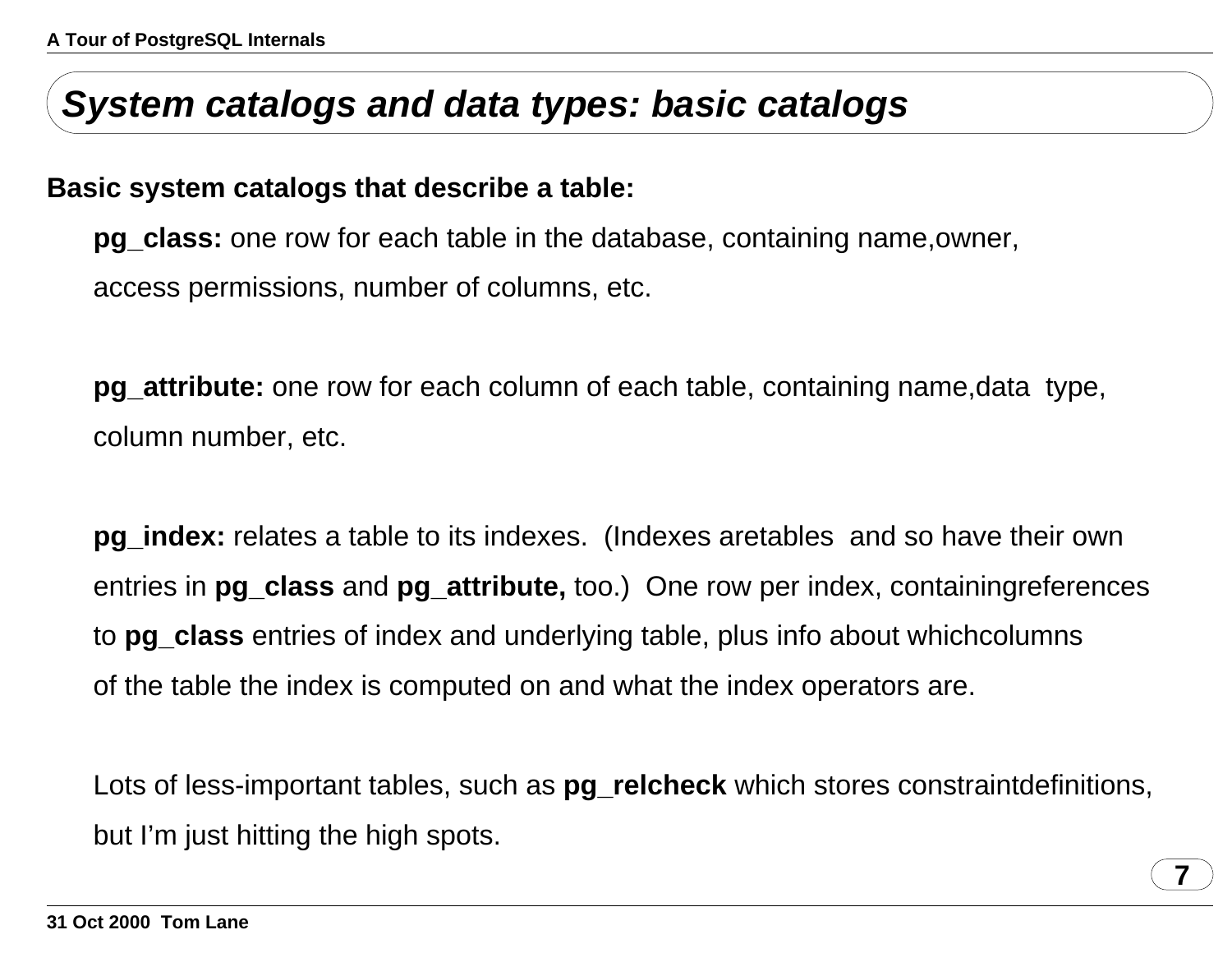### **System catalogs and data types: functions**

**pg\_proc:** defines functions. Each function has one row that gives its name, input argument types, result type, implementation language, and definition (either the text, if it's in an interpreted language, or a reference to its executable code, if it's compiled). Compiled functions can be statically linked into the server, or stored in shared libraries that are dynamically loaded on first use. Compiled functions are typically written in C, though in theory one could use other choices.

**pg\_language:** defines implementation languages for functions. Languages with hard-wired support are **internal** (statically-linked compiled code),

**C** (dynamically-linked compiled code), and **SQL** (body is one or more SQL queries). Optional languages currently include pl/pgsql (PL/SQL-ish), tcl, and perl, with more to come. These languages are supported by handlers that are dynamically-linked functions --- the core server doesn't know a thing about them.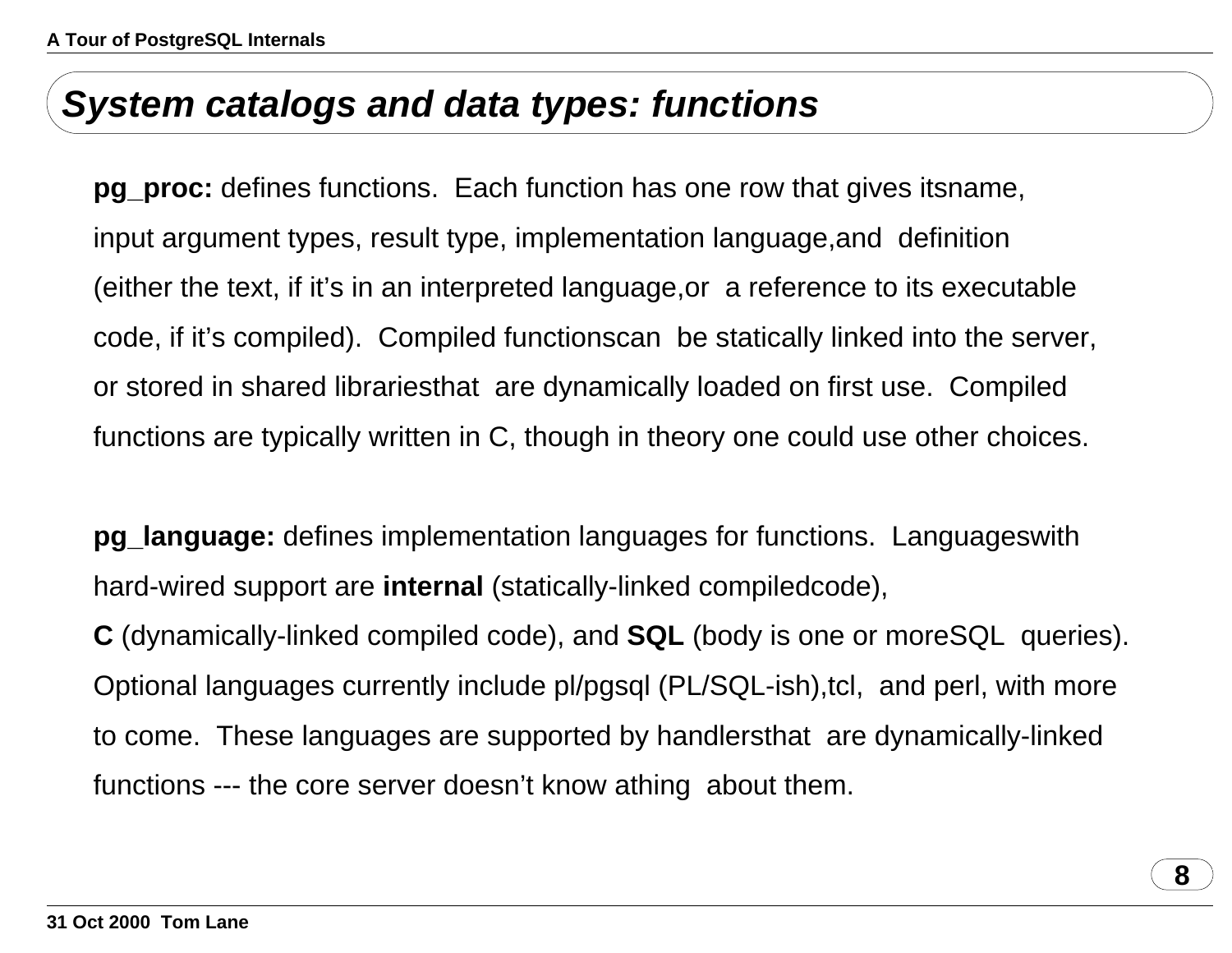# **System catalogs and data types: example functions**

### **C:**

```
int4square_int4 (int4 x)
{
    return x * x;
}
```
Compile the above into <sup>a</sup> shared-library file, then say:

```
CREATE FUNCTION square(int4) RETURNS int4
AS '/path/to/square.so', 'square_int4'
LANGUAGE 'C';
```
### **PL/PGSQL:**

```
CREATE FUNCTION square(int4) RETURNS int4 AS 'begin
return $1 * $1;
end;' LANGUAGE 'plpgsql';
```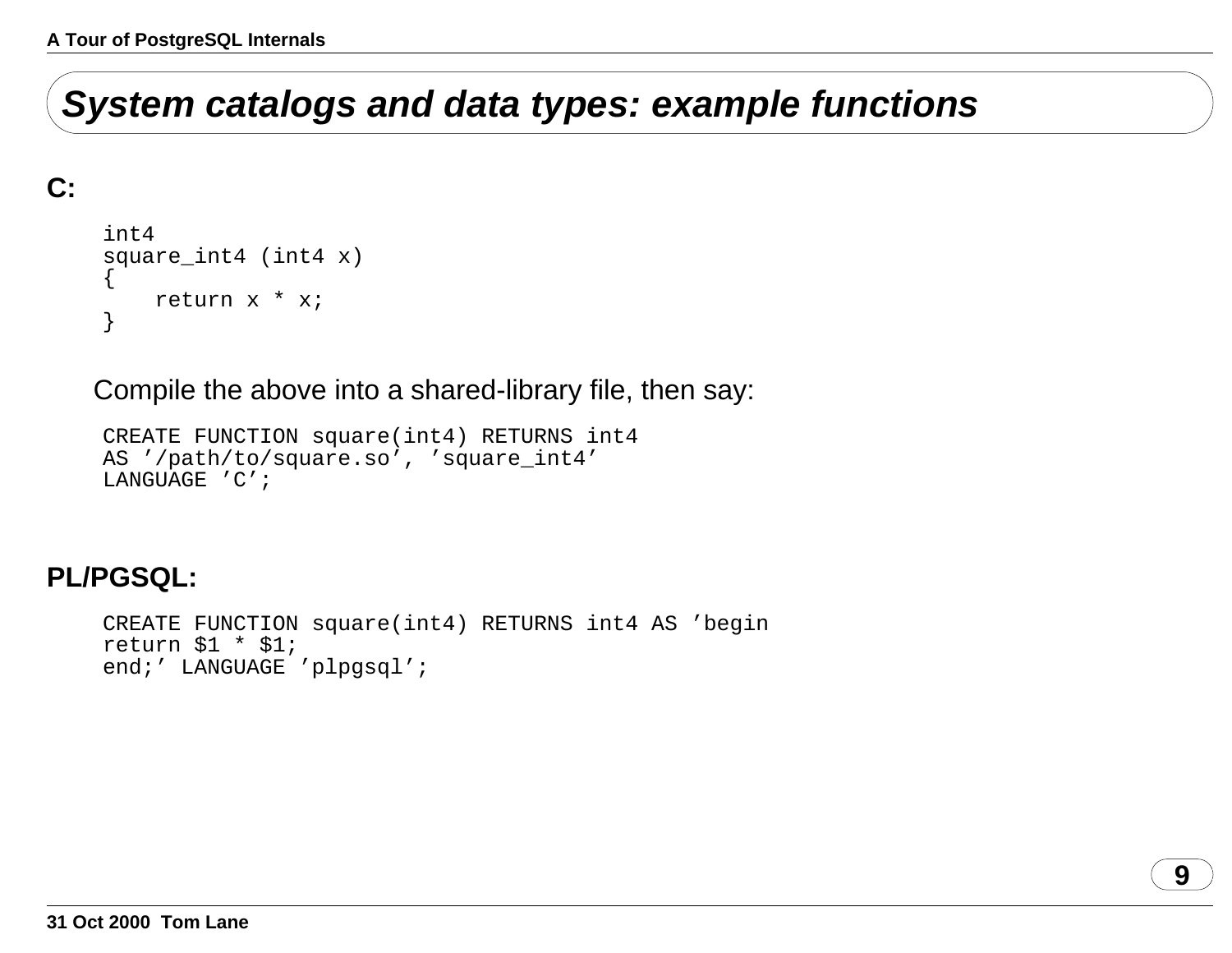### **System catalogs and data types: aggregate functions**

**pg\_aggregate:** defines aggregate functions like min(), max(), count(). Aggregates involve <sup>a</sup> working-state datatype, an update function, and <sup>a</sup> final-output function.

AVG(int4) in pltcl:

```
-- The working state is a 2-element integer array, sum and count.
-- We use split(n) as a quick-and-dirty way of parsing the input array
-- value, which comes in as a string like '{1,2}'. There are better ways...
create function tcl_int4_accum(int4[], int4) returns int4[] as '
   set state [split $1 "{,}"]
   set newsum [expr {[lindex $state 1] + $2}]
   set newcnt [expr {[lindex $state 2] + 1}]
   return "{$newsum,$newcnt}"
' language 'pltcl';
create function tcl_int4_avg(int4[]) returns int4 as '
   set state [split $1 "{,}"]
   if {[lindex $state 2] == 0} { return_null }
   return [expr {[lindex $state 1] / [lindex $state 2]}]
' language 'pltcl';
create aggregate tcl_avg (
       basetype = int4, -- input datatypesfunc = tcl_int4_accum, -- update function name
       style = int4[], \leftarrow working-state datatype
       finalfunc = tcl_int4_avg, -- final-output function name
       initcond = '\{0\,,0\}' \qquad -- initial value of working state
    ); 10
```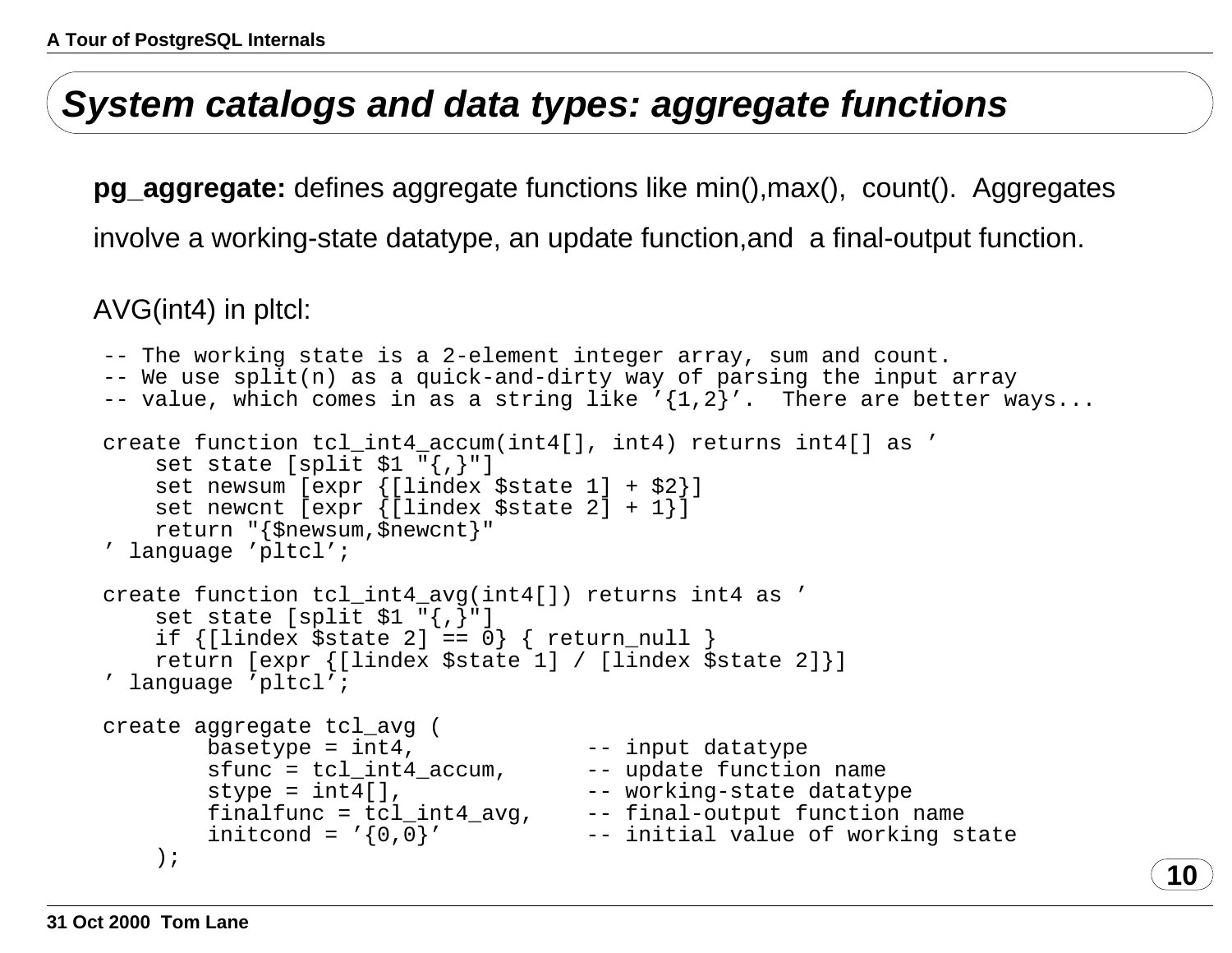### **System catalogs and data types: operators**

**pg\_operator:** defines operators that can be used in expressions.

An operator is mainly just syntactic sugar for <sup>a</sup> function of one or two arguments.

**11**

Do-it-yourself exponentiation operator:

```
CREATE FUNCTION mypower(float8, float8) RETURNS float8 AS 'begin
return exp(ln($1) * $2);
end;' LANGUAGE 'plpgsql';
CREATE OPERATOR ** (
   procedure = mypower,
   leftarg = float8,
   rightarg = float8 );
SELECT 44 ** 2, 81 ** 0.5;
 ?column? | ?column?
----------+----------1936 | 9
(1 row)
```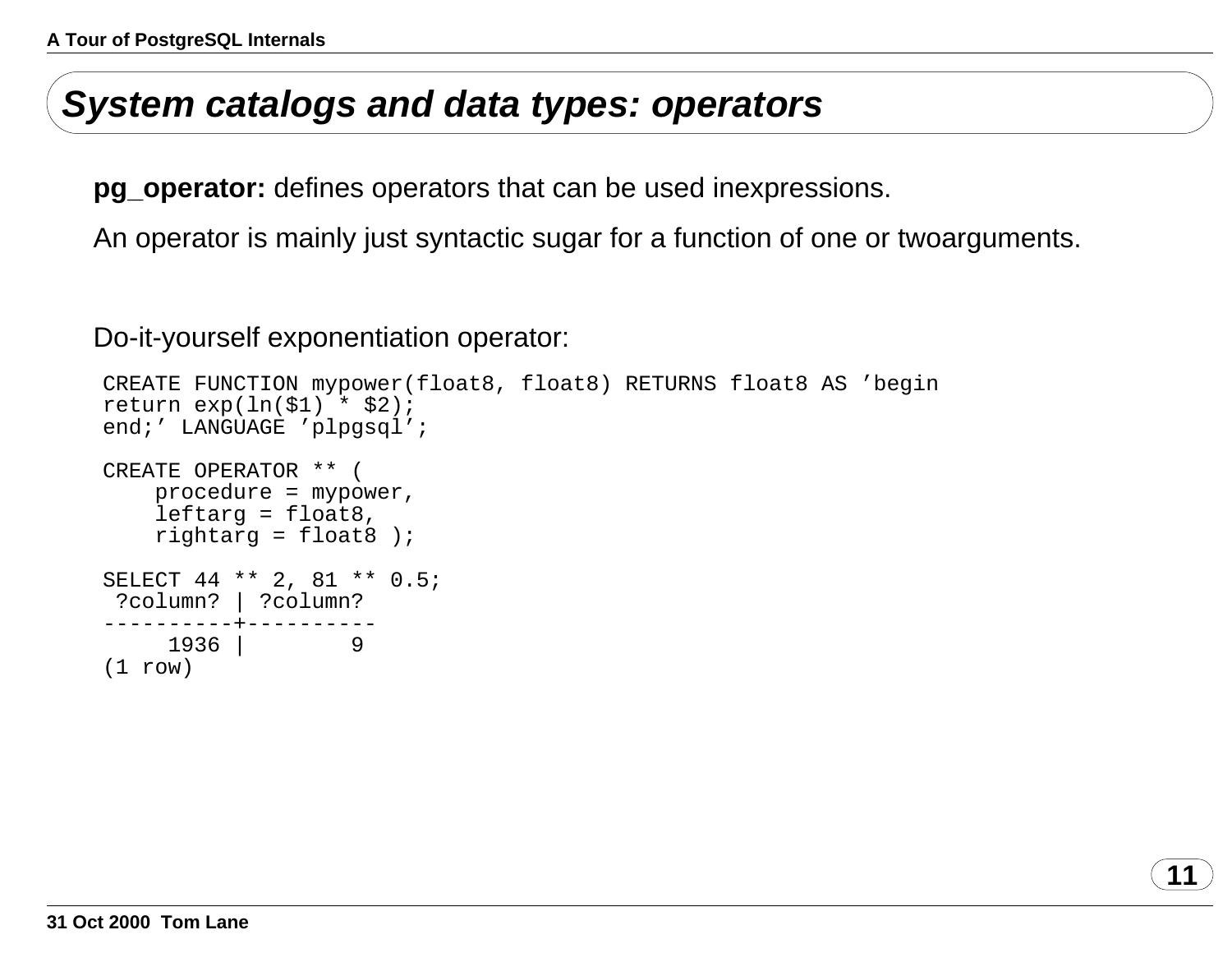### **System catalogs and data types: data types**

**pg\_type:** defines the basic data types that values stored in tables can have and that are accepted and returned by operators and functions. New data types can be invented by making new entries in **pg\_type.**

Example: say your application wants to store coordinates of points in 3-D space. The built-in type Point won't do (it's only 2-D), so you build a 3-D point datatype. At minimum, <sup>a</sup> data type must have two associated functions, which convert its internal representation to and from external textual form. Having written these functions, you can define the type to Postgres:

```
CREATE TYPE point3 (
   input = point3in,
   output = point3out,
   internallength = 24, -- space for three float8's
   alignment = double i; - -- ensure storage will be aligned properly
```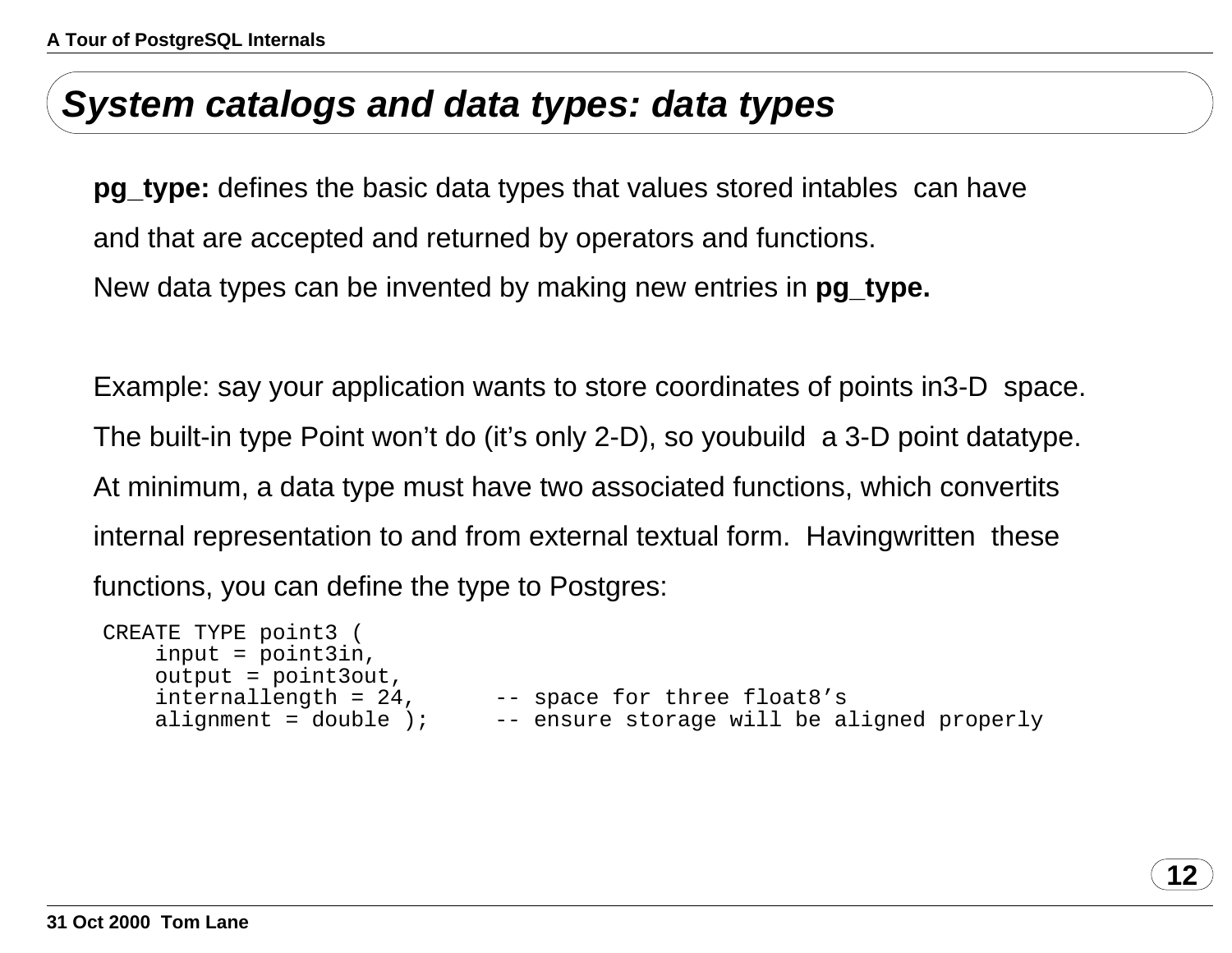### **System catalogs and data types: data types**

Typically one wants to do more with <sup>a</sup> datatype than just store and retrieve values, so the next step is to add functions and operators that do useful things with the datatype. For instance, distance between two points is a function you'd probably want to have for your 3-D point type. This is where things get tedious...

A new datatype can be made indexable by adding entries to **pg\_amop** and **pg\_amproc.** These entries tell the indexing machinery about a set of comparison operators and functions that behave in the way an index access method expects. For example, to be btree-indexable, entries must be provided for <sup>a</sup> datatype's **<sup>&</sup>lt; <= <sup>=</sup> <sup>&</sup>gt; >=** comparison operators, as well as <sup>a</sup> 3-way sort comparison function.

None of the standard index types are very suitable for 3-D points (R-trees are geometric, but only 2-D). In theory you could write <sup>a</sup> new index access method for 3-D R-trees and link it into the system with <sup>a</sup> new **pg\_am** entry. No one has actually done something like that in recent memory, however.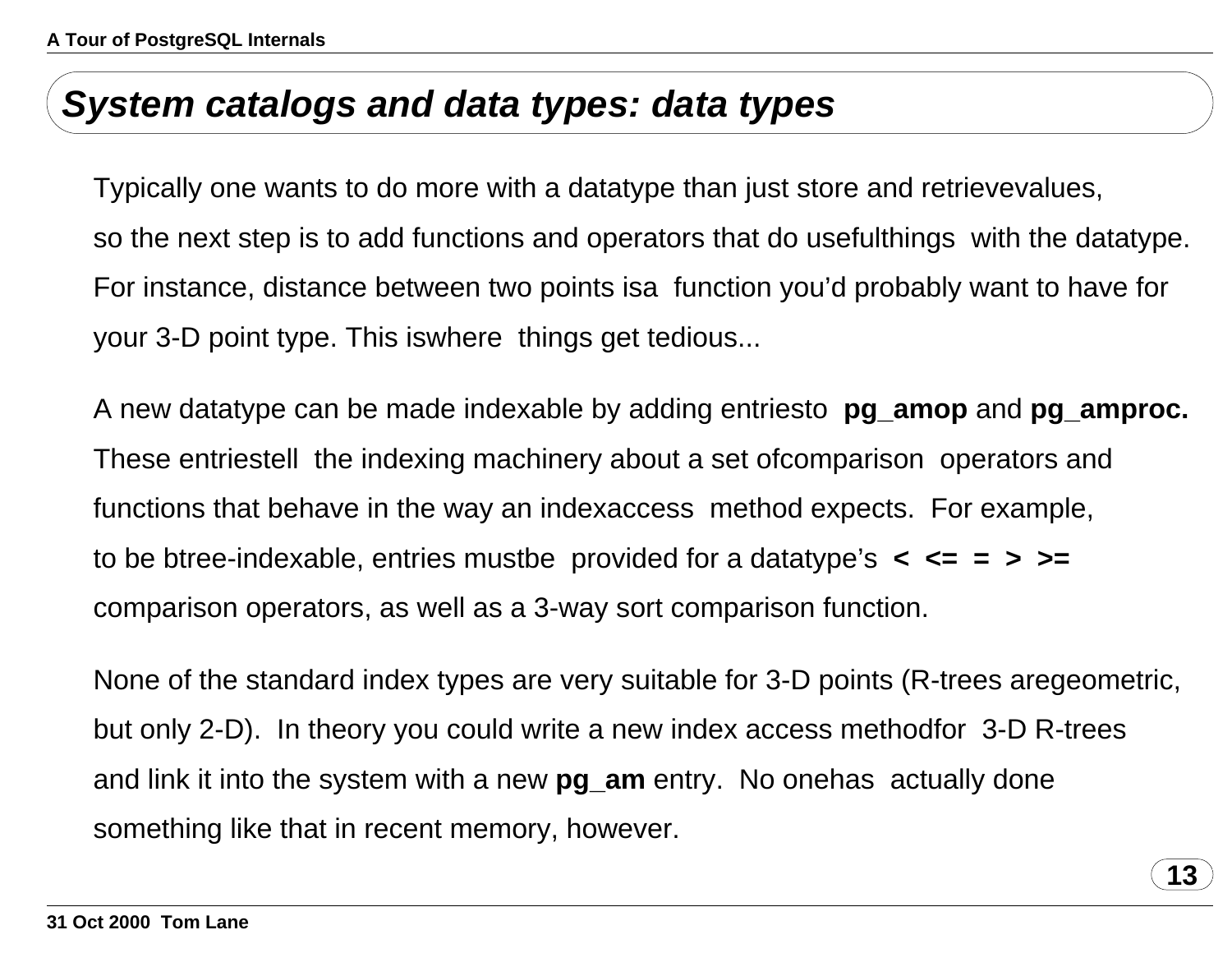## **System catalogs and data types: summary**

**Pros:**

**• Extensibility of functions and datatypes is <sup>a</sup> big win for specialized applications**

**Cons:**

- **• Making <sup>a</sup> new datatype with <sup>a</sup> usefully rich set of functions is <sup>a</sup> lot of work**
- **• System design demands an "arm's length", "black box" treatment of objects** For example, MAX() and MIN() aggregate functions are processed the same as all other aggregates: they must scan all the data. In the presence of an ordered index, these could be implemented more efficiently by looking at the extremal index value. But making this happen in <sup>a</sup> way that isn't <sup>a</sup> complete kluge requires designing <sup>a</sup> general representation of <sup>a</sup> connection between aggregates and indexes, which is <sup>a</sup> rather hard problem. The system design isn't very forgiving of partial solutions to issues like this.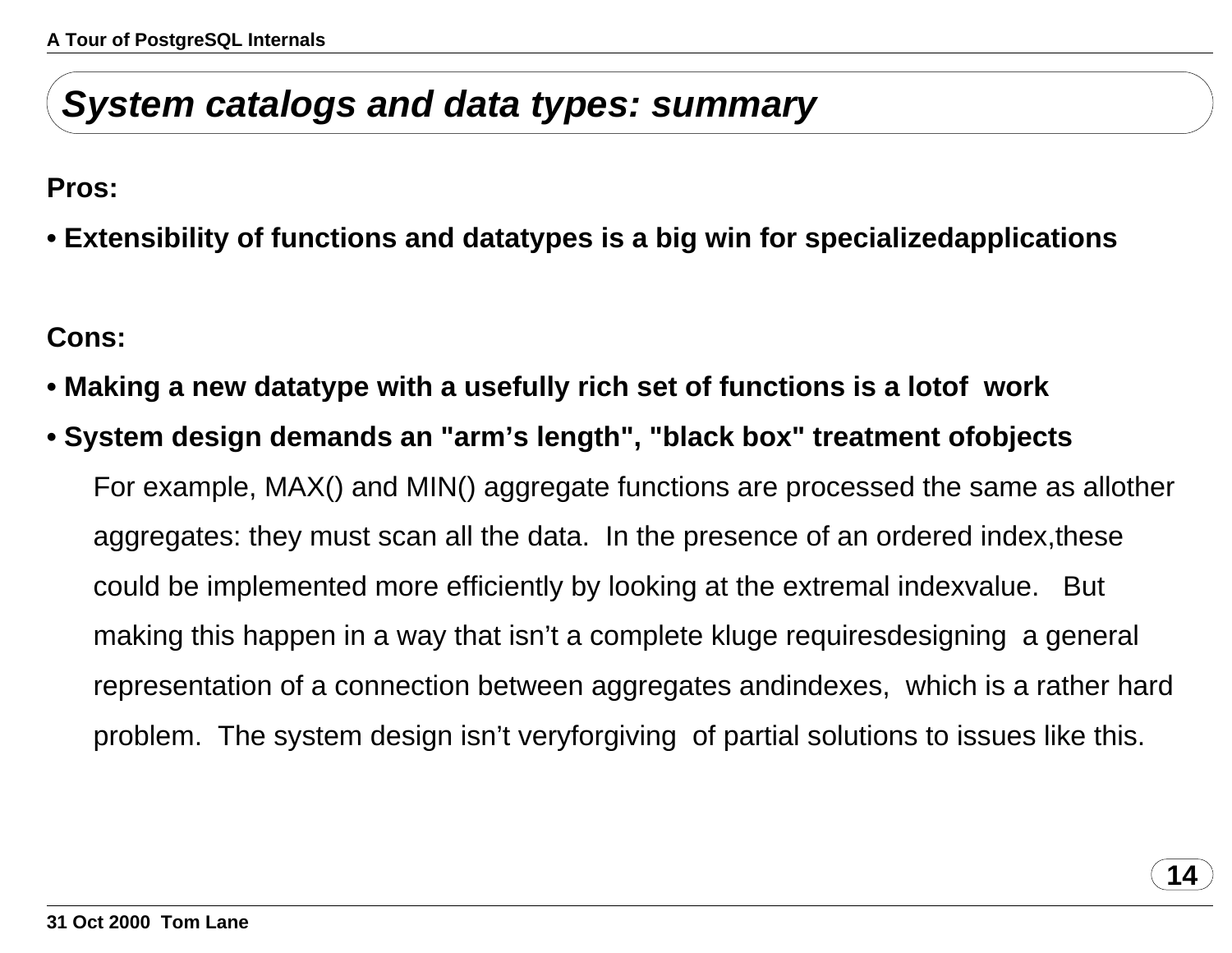# **Steps of query processing: overview**



**15**

Key data structures: parse tree, plan tree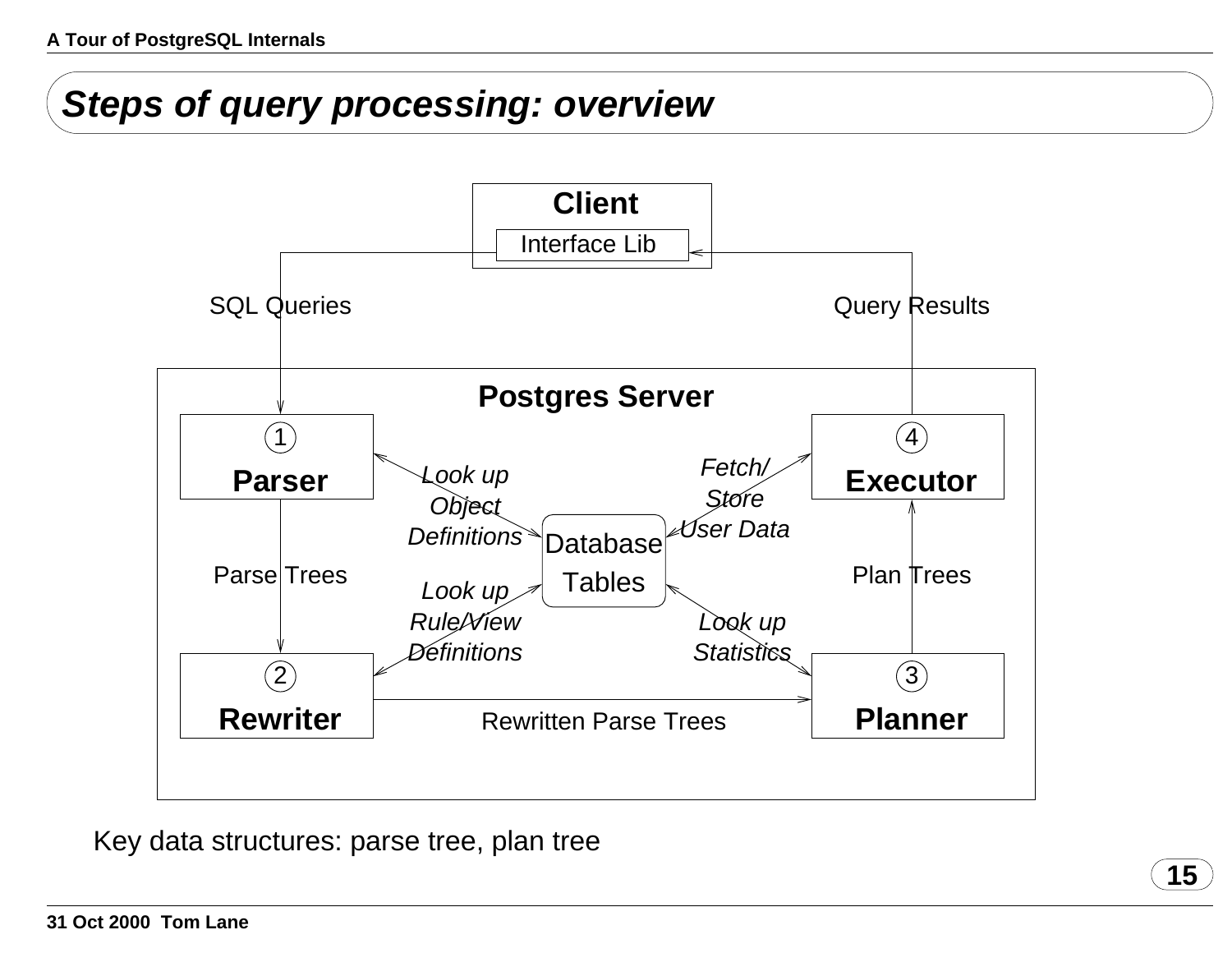# **Steps of query processing: parser**

#### **Input:**

SELECT \* FROM tab1, tab2 WHERE tab1.a <sup>=</sup> tab2.f

### **Output:**

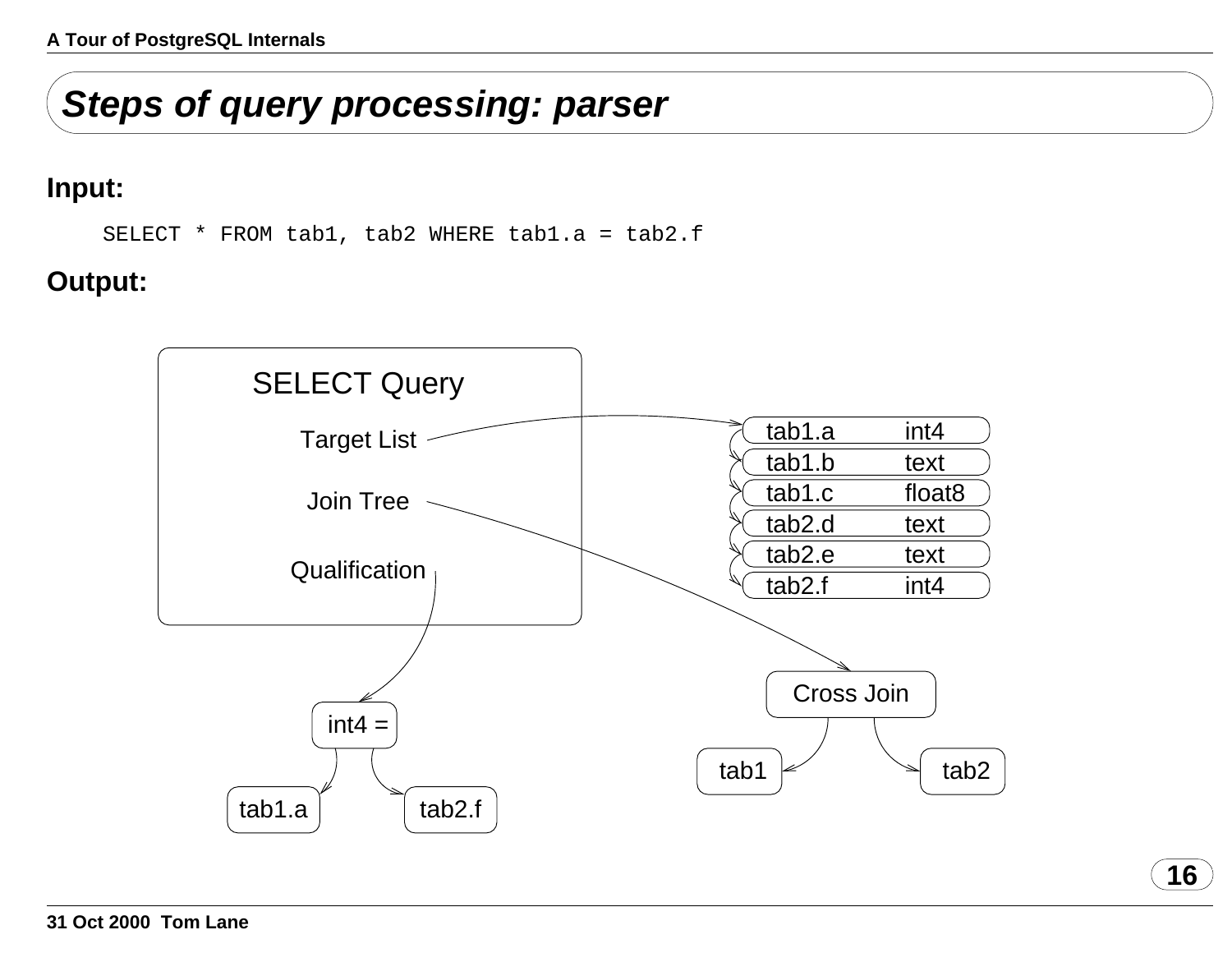# **Steps of query processing: rewriter**

### **Views are handled by substitution of subqueries into the parse tree.**

For example, if tab2 were <sup>a</sup> view then the rewriter would emit something like this:



**17**

**ON INSERT/UPDATE/DELETE rules require more extensive transformations,**

**and may produce multiple queries from <sup>a</sup> single query.**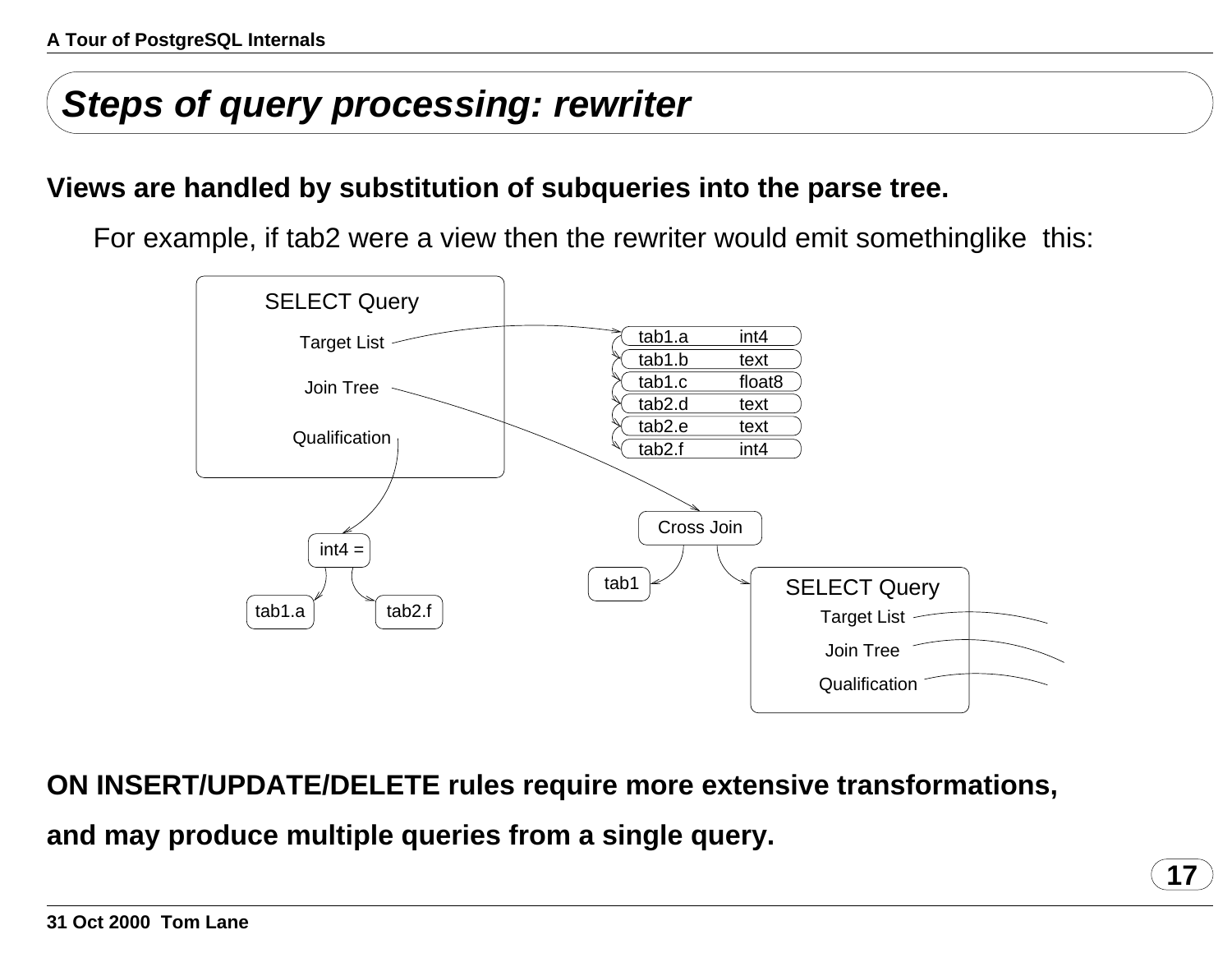### **Steps of query processing: executor**

**The basic idea of the executor is that it executes <sup>a</sup> plan tree, which is a pipelined demand-pull network of processing nodes. Each node produces the next tuple in its output sequence each time it is called. Upper-level nodes call their subnodes to get input tuples, from which they compute their own output tuples.**

**Bottom-level nodes are scans of physical tables --- either sequential scans or index scans.**

**Upper-level nodes are usually join nodes --- nested-loop, merge, and hash joins are available. Each join node combines two input tuple streams into one.**

**There are also special-purpose node types, such as SORT and AGGREGATE.**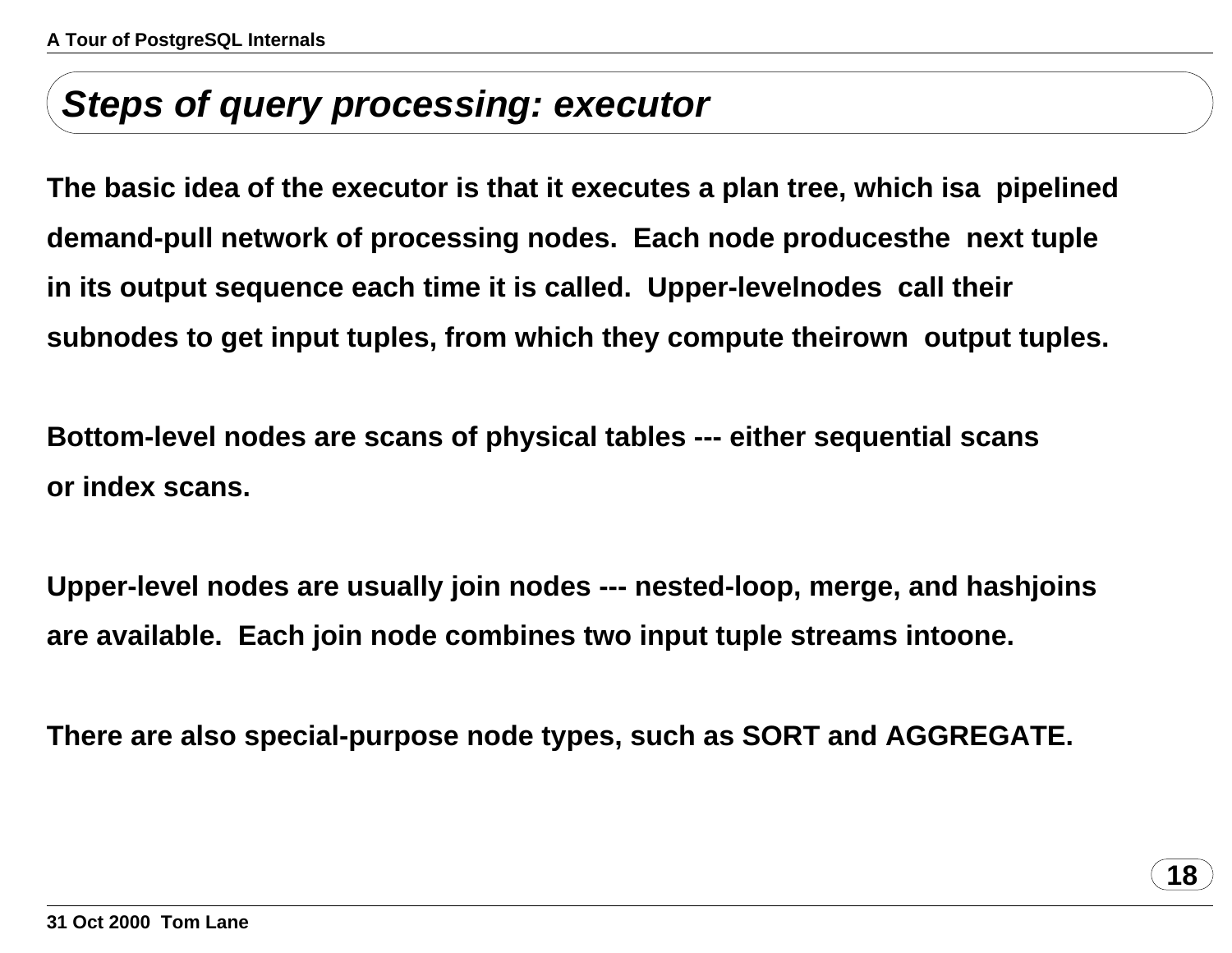# **Steps of query processing: executor example**

#### **Query:**

SELECT SUM(a1)+1 FROM <sup>a</sup> WHERE a2 <sup>&</sup>lt; a3

#### **Plan tree:**

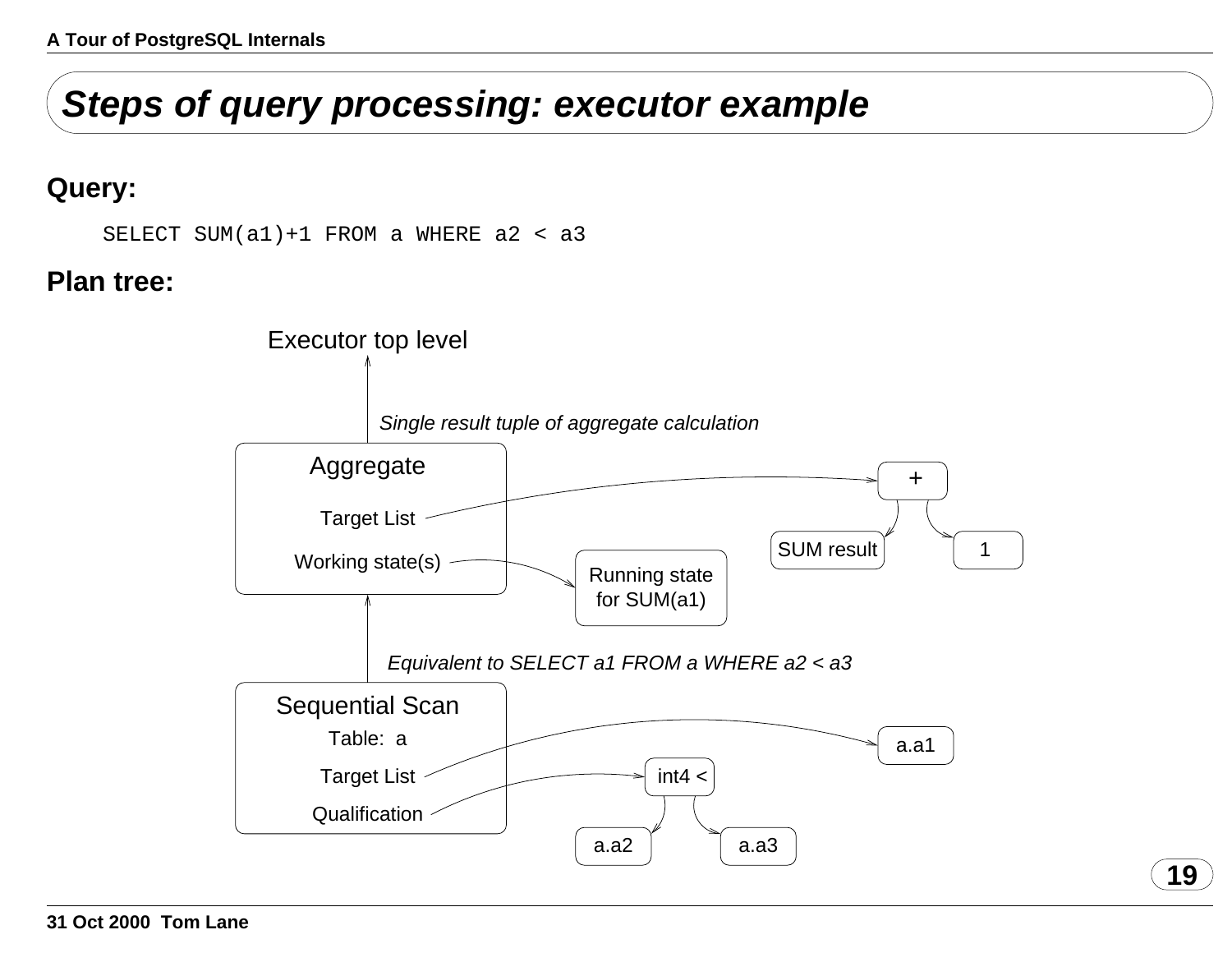# **Steps of query processing: executor example**

#### **Query:**

SELECT DISTINCT a1, b1 FROM a, b WHERE a2 <sup>=</sup> b2 AND a3 <sup>=</sup> 42

#### **Plan tree:**

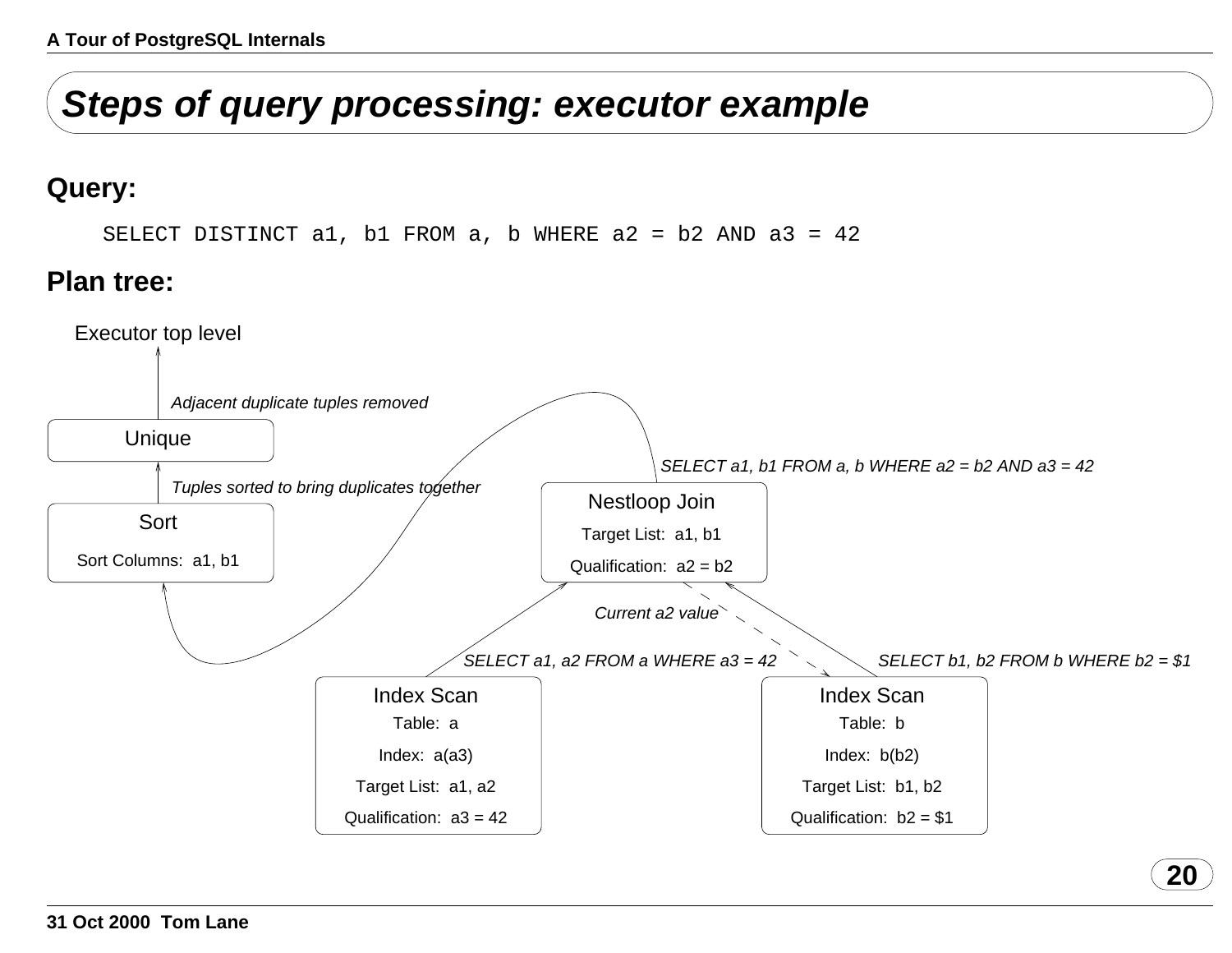## **Steps of query processing: execution of non-SELECT queries**

**What if the query's not <sup>a</sup> SELECT?**

**Guess what, the plan tree machinery doesn't really care.**

- **• INSERT is same as SELECT except for where the result rows go.**
- **• For UPDATE/DELETE, the planner adds <sup>a</sup> hidden targetlist item to return the TID of the selected rows, which the executor's top level uses to determine which row to update or delete.**

**So, for planning and most of the executor, all queries look like SELECTs. Only the executor top level has to behave differently depending on the query type.**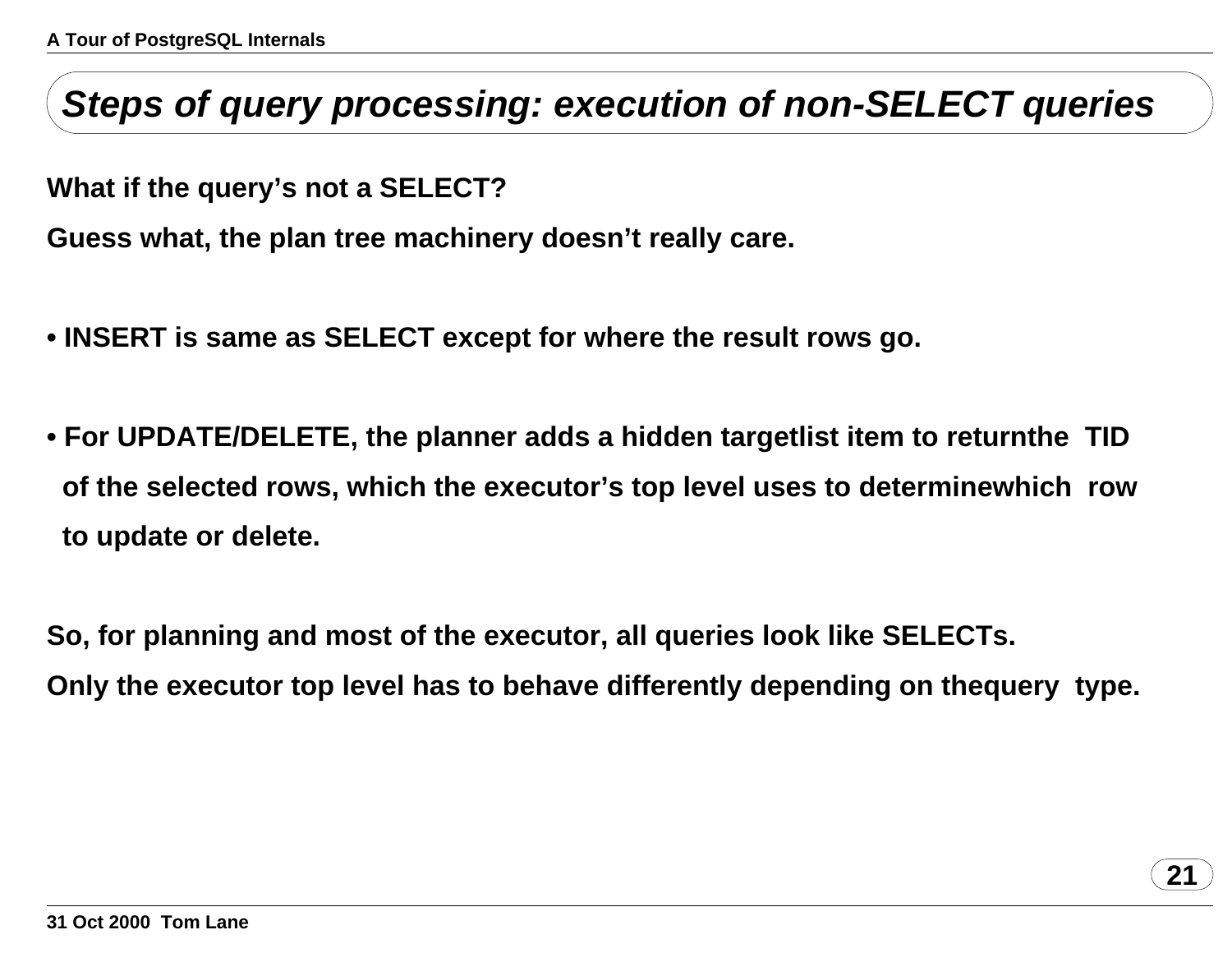# **Steps of query processing: planner**

**Now that we've looked at plan trees, we can talk about the planner.**

**The basic idea of the planner is cost-estimate-based selection of the best plan tree for a given query.**

**Simple example:**

SELECT \* FROM t WHERE f1 <sup>&</sup>lt; 100

**Assuming there is an index on t(f1), two possible execution plans are considered:**

- **• sequential scan over all of t**
- **• index scan with index restriction f1 <sup>&</sup>lt; 100**

**Costs of each plan (in disk page fetches and CPU time) are estimated and the plan with lower estimated cost is selected.**

**Note that the indexscan is not an automatic winner, and should not be. The choice will depend on what fraction of the rows of t are estimated to be retrieved.**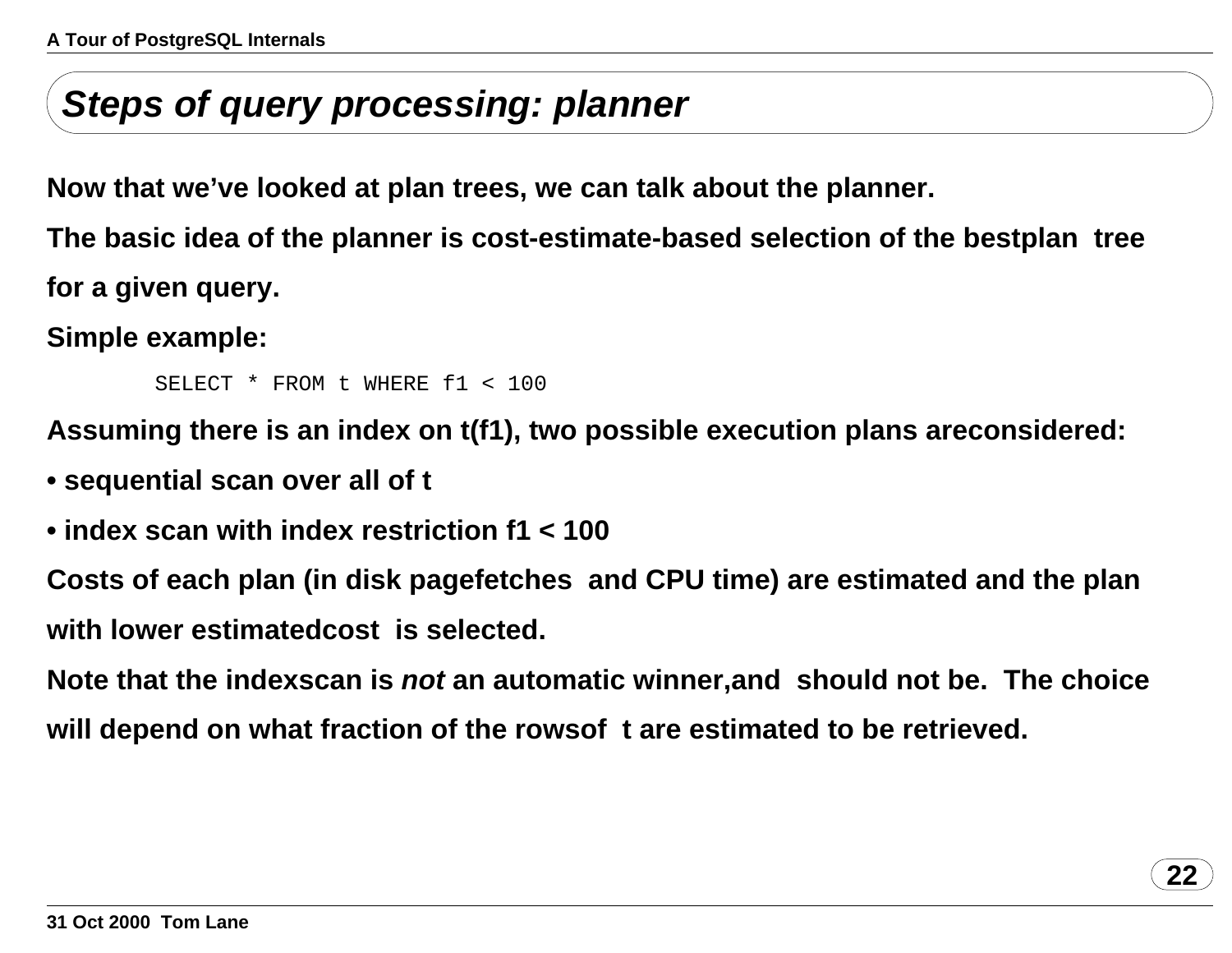# **Steps of query processing: join planning**

**In <sup>a</sup> multi-table query, we first estimate costs for sequential scans and index scans (where applicable) of each component table, then build up a join tree in which all possible pairwise join paths are considered. The k 'th level of the tree gives us the cheapest ways to join any k of the base tables, and at the top level (level <sup>n</sup> for an <sup>n</sup> -table query) we find the cheapest overall join path.**

**If there are <sup>a</sup> large number of tables involved (more than about ten), this exhaustive search of the join space is impractical due to exponential growth of the number of possible join paths. In such cases we fall back on <sup>a</sup> probabilistic search through <sup>a</sup> limited number of alternatives, using <sup>a</sup>genetic optimization algorithm.**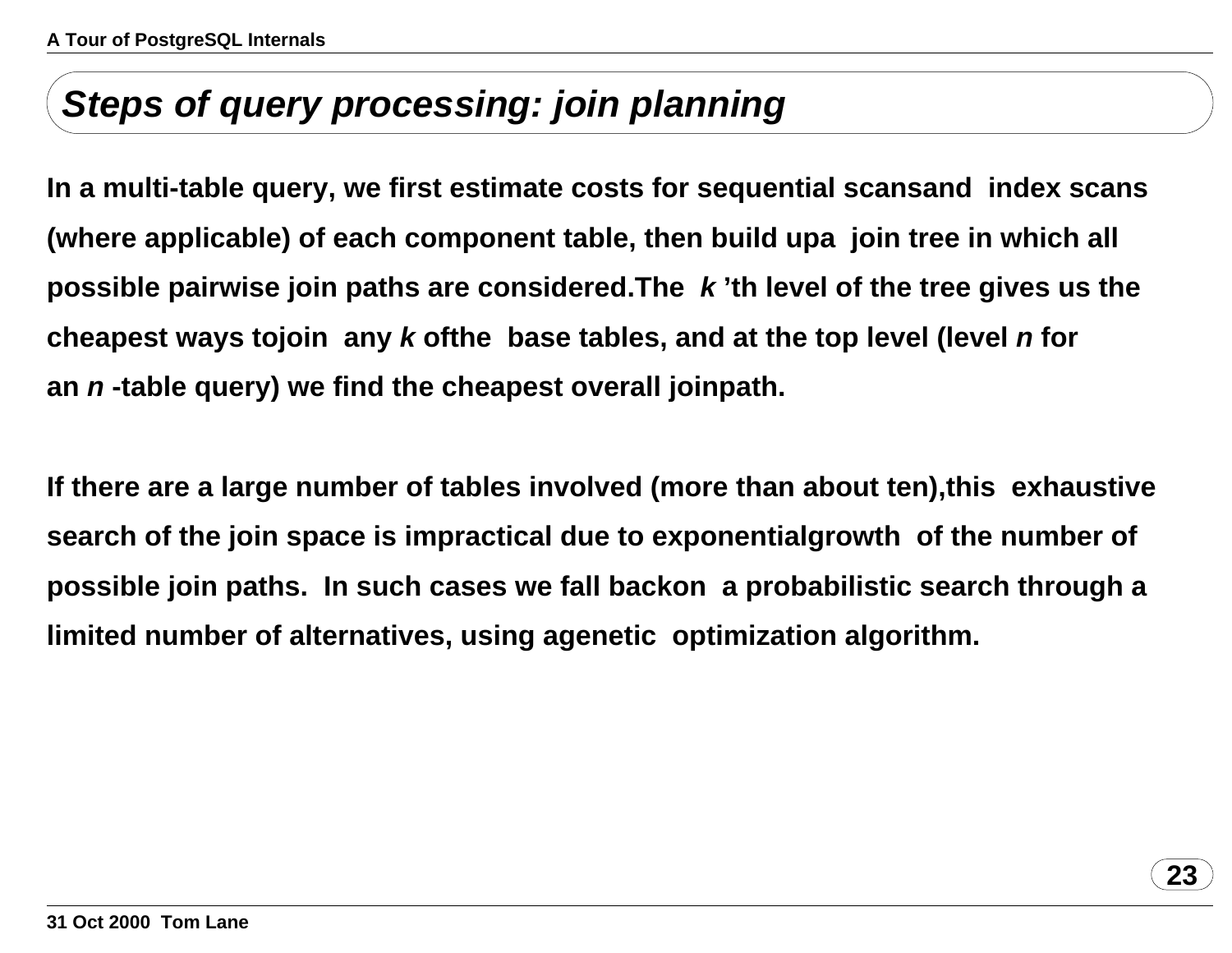# **Steps of query processing: summary**

**Pros:**

**• System usually finds <sup>a</sup> good query plan without human assistance**

**Cons:**

- **• Plan is only as good as the system's cost models and statistics about user data** It's possible to choose <sup>a</sup> spectacularly bad plan if the statistics are way off base. We are working on improving the models and statistics.
- **• Time to generate <sup>a</sup> plan can be annoying, particularly for repetitive queries**

Pushing complex queries into plpgsql functions helps, since plpgsql caches plans. We are also talking about creating a more generic plan cache mechanism.